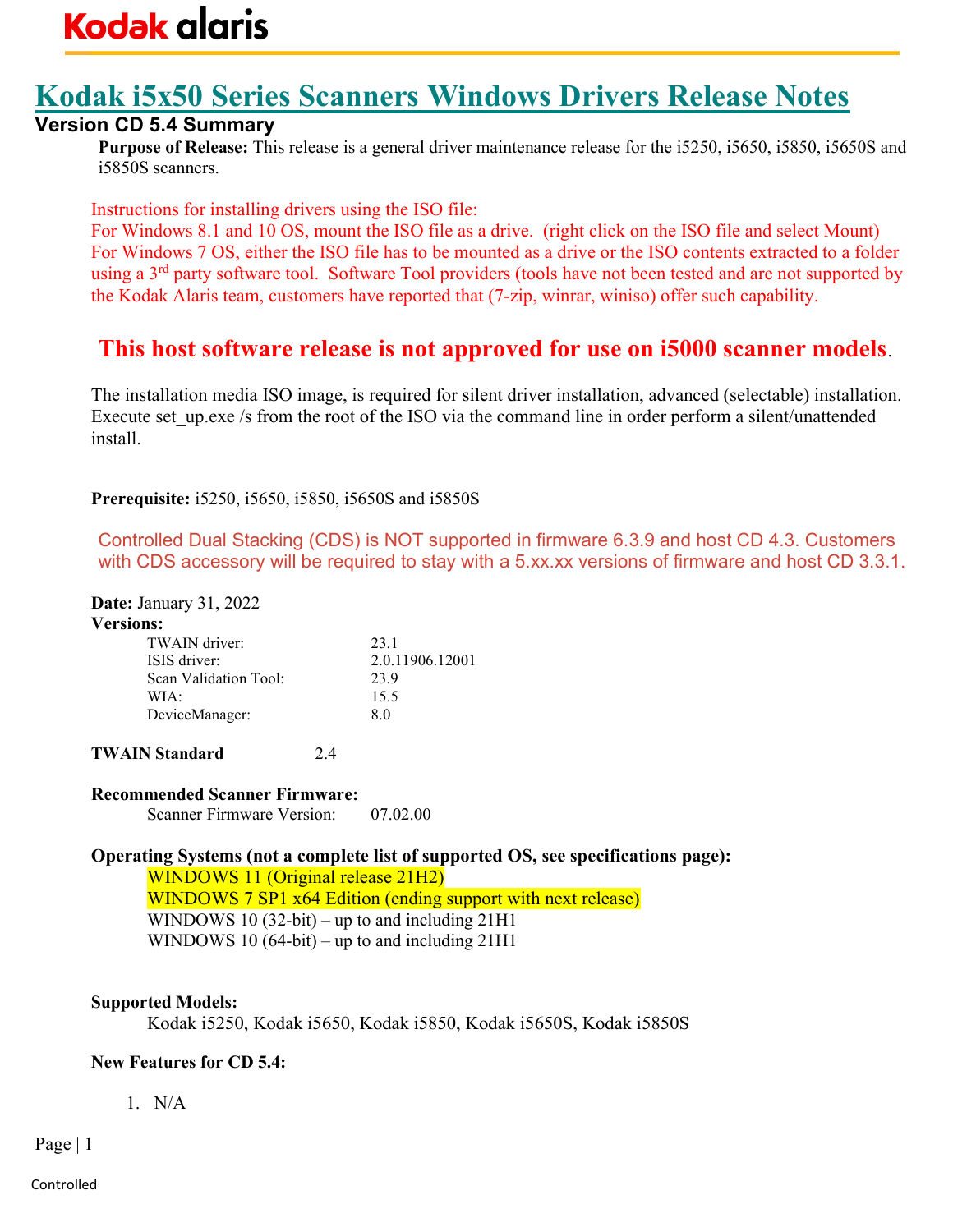## Kodak i5x50 Series Scanners Windows Drivers Release Notes

#### Improvements from CD 3.17.1:

1. DIAS-2113 - When scanner properly detects and displays a multifeed on OCP, it takes 10+ seconds till this appears on PC

#### Notes:

- 1. This driver package has not been tested with i5200, i5600, i5800 and MUST not be used with the Kodak i5200V or i5600V models.
- 2. For Service personnel only that are supporting all i5000 and i5x50 scanners, the following sequence of CD installation will allow the servicing of these scanners using SVT and the TWAIN drivers without having to uninstall and install multiple CDs.
	- i. Install Kofax VRS CD 3.0
	- ii. Install Driver CD 4.3
	- iii. After doing following these installation steps in this order, the service diagnostics using the TWAIN driver will function.
	- iv. ISIS connectivity for service only use should work, this CD should NOT be used in production scanning by a customer on i5200,i5600 or i5800.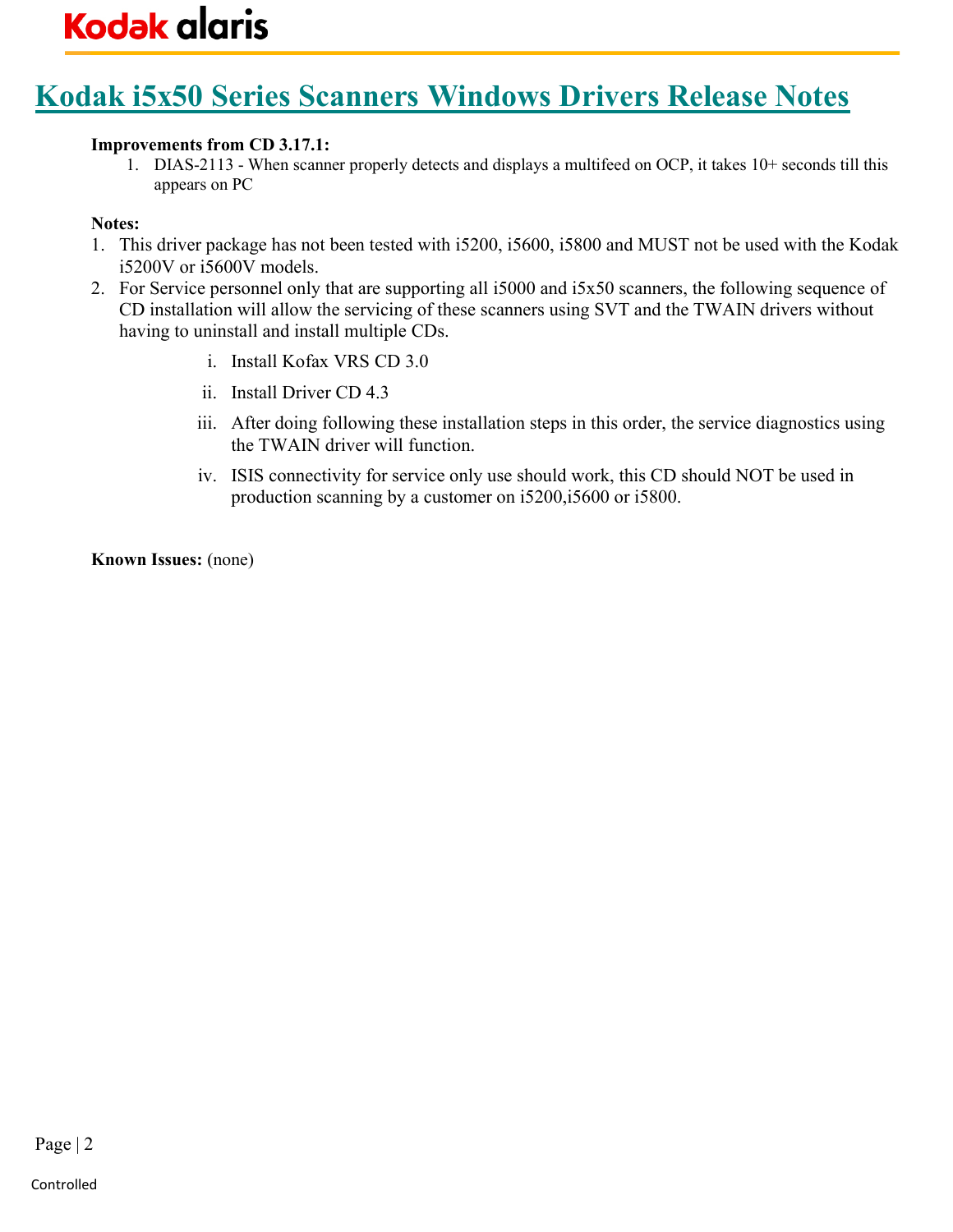## Kodak i5x50 Series Scanners Windows Drivers Release Notes

### Version CD 4.3 Summary

Purpose of Release: This release is to have a common driver version for the i5250, i5650, i5850, i5650S and i5850S scanners.

Instructions for installing drivers using the ISO file:

For Windows 8.1 and 10 OS, mount the ISO file as a drive. (right click on the ISO file and select Mount) For Windows 7 OS, either the ISO file has to be mounted as a drive or the ISO contents extracted to a folder using a 3<sup>rd</sup> party software tool. Software Tool providers (tools have not been tested and are not supported by the Kodak Alaris team, customers have reported that (7-zip, winrar, winiso) offer such capability.

## This host software release is not approved for use on i5000 scanner models.

Prerequisite: i5250, i5650, i5850, i5650S and i5850S

Controlled Dual Stacking (CDS) is NOT supported in firmware 6.3.9 and host CD 4.3. Customers with CDS accessory will be required to stay with a 5.xx.xx versions of firmware and host CD 3.3.1.

#### Date: July 23, 2019

| <b>Versions:</b>      |                 |
|-----------------------|-----------------|
| TWAIN driver:         | 18.0            |
| ISIS driver:          | 2.0.11906.12001 |
| Scan Validation Tool: | 17.2.1          |
| WIA:                  | 90              |
| DeviceManager:        | 7 O             |

TWAIN Standard 2.4

Recommended Scanner Firmware: Scanner Firmware Version: 06.03.09

#### Driver Tested on Operating Systems:

WINDOWS 7 SP1 (32-bit) WINDOWS 10 (32-bit) – up to an including 20H2 WINDOWS 10 (64-bit) – up to an including 20H2

#### Supported Models:

Kodak i5250, Kodak i5650, Kodak i5850, Kodak i5650S, Kodak i5850S

#### New Features for CD 3.17.1:

1. DIAS-1827 & 1829 – Support Energy Star 3.0 – Change maximum setting time to 120 minutes.

#### Improvements from CD 3.17.1:

- 1. DIAS-1564 ISIS Transfer Patch as Level 2 or 3 is not being saved in preset
- 2. DIAS-1644: ISIS Set Print Resize to a negative value causes configuration error.
- 3. ISIS Front side barcode information is sent with back side images even if no barcode is on the back.
- 4. ISIS Barcode type was not being forwarded when detected.
- 5. ISIS Barcode feature fails to be reset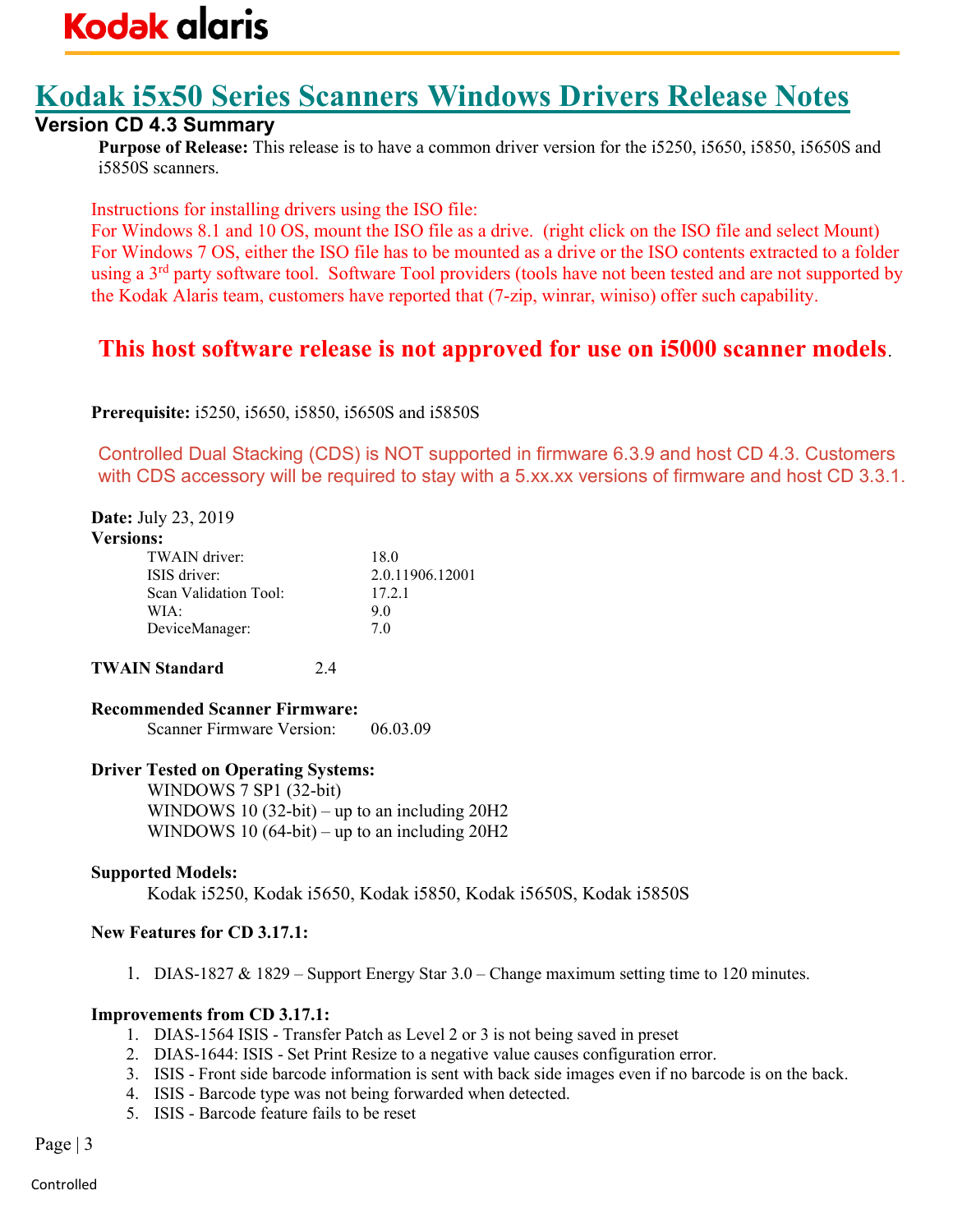## Kodak i5x50 Series Scanners Windows Drivers Release Notes

- 6. DIAS-1846: ISIS Turning off printer after printer was on does not work
- 7. DIAS-249: ISIS = "Power Off" Is Not Enabled By Default For All The Predefined Profiles.

#### Notes:

- 1. This driver package has not been tested with i5200, i5600, i5800 and MUST not be used with the Kodak i5200V or i5600V models.
- 2. For Service personnel only that are supporting all i5000 and i5x50 scanners, the following sequence of CD installation will allow the servicing of these scanners using SVT and the TWAIN drivers without having to uninstall and install multiple CDs.
	- i. Install Kofax VRS CD 3.0
	- ii. Install Driver CD 4.3
	- iii. After doing following these installation steps in this order, the service diagnostics using the TWAIN driver will function.
	- iv. ISIS connectivity for service only use should work, this CD should NOT be used in production scanning by a customer on i5200,i5600 or i5800.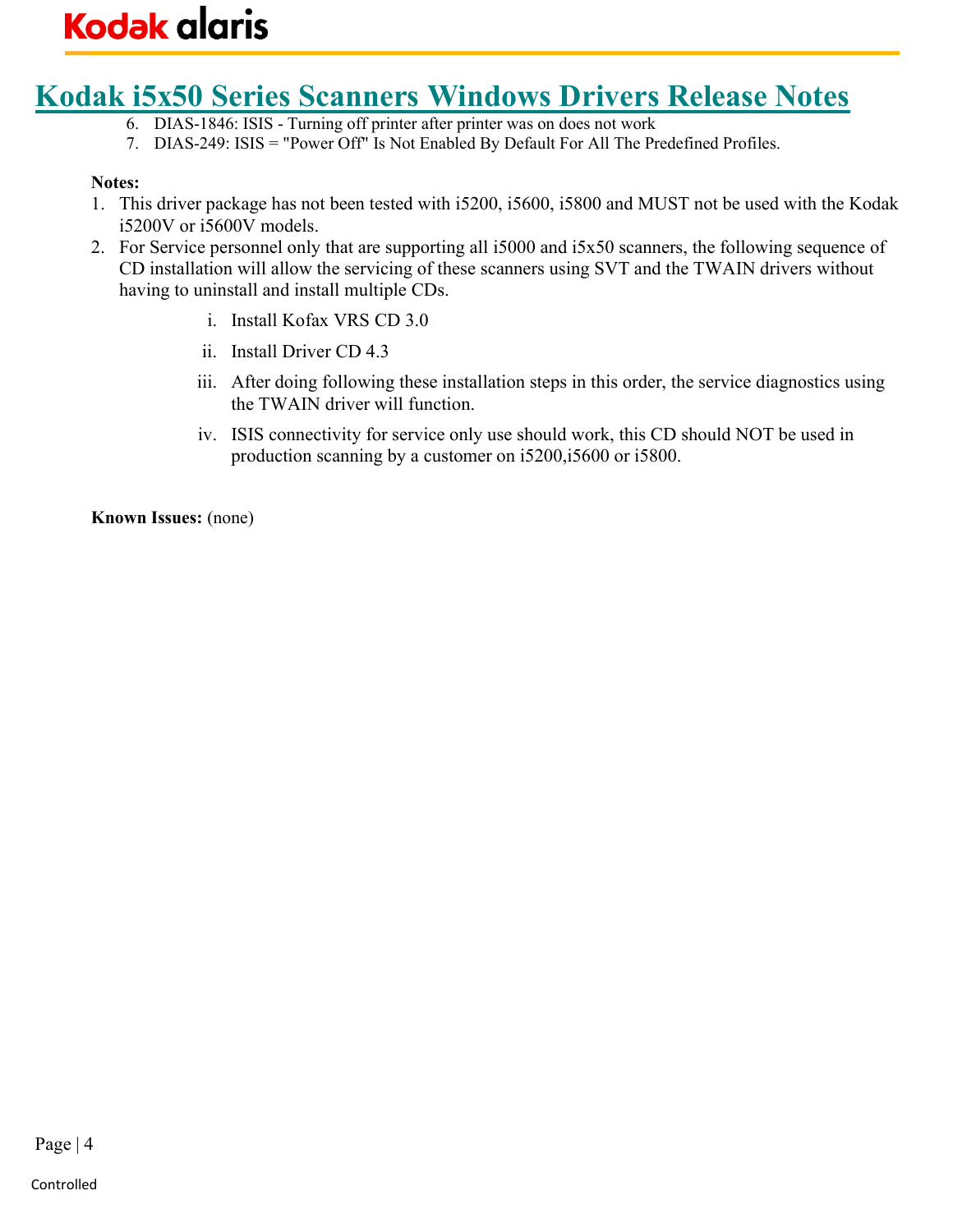## Kodak i5x50 Series Scanners Windows Drivers Release Notes

#### Version CD 3.17.2 Summary

Purpose of Release: This release is to have a common driver version for the i5250, i5650, i5850, i5650S and i5850S scanners.

Instructions for installing drivers using the ISO file:

For Windows 8.1 and 10 OS, mount the ISO file as a drive. (right click on the ISO file and select Mount) For Windows 7 OS, either the ISO file has to be mounted as a drive or the ISO contents extracted to a folder using a 3<sup>rd</sup> party software tool. Software Tool providers (tools have not been tested and are not supported by the Kodak Alaris team, customers have reported that (7-zip, winrar, winiso) offer such capability.

## This host software release is not approved for use on i5000 scanner models.

Prerequisite: i5250, i5650, i5850, i5250V, i5650V, i5650S and i5850S

Controlled Dual Stacking (CDS) is NOT supported in firmware 6.3.3 and host CD 3.17.2. Customers with CDS accessory will be required to stay with a 5.xx.xx versions of firmware and host CD 3.3.1.

#### Date: September 12, 2017

#### Versions:

| TWAIN driver:<br>ISIS driver: | 15.2.1<br>2.0.11701.16001 |
|-------------------------------|---------------------------|
| Scan Validation Tool:         | 14.4                      |
| WIA:                          | 71                        |
| DeviceManager:                | 3.1                       |

#### Required Scanner Firmware:

Scanner Firmware Version: 06.03.03

#### Supported Operating Systems:

WINDOWS 7 SP1 WINDOWS 7 SP1 x64 Edition WINDOWS 8 WINDOWS 8 x64 Edition WINDOWS 8.1 WINDOWS 8.1 x64 Edition WINDOWS 10 (32-bit and 64-bit)

#### Supported Models:

Kodak i5250, Kodak i5650, Kodak i5850, Kodak i5650S, Kodak i5850S

#### New Features for CD 3.17.1:

1. DIAS-1106 – Image Calibration is available with a Level 1 Service Key.

#### Improvements from CD 3.17.1:

1. DIAS-1140 Driver is reporting all rear-side barcode data in XML for all types instead of only the barcode types what was selected in the profile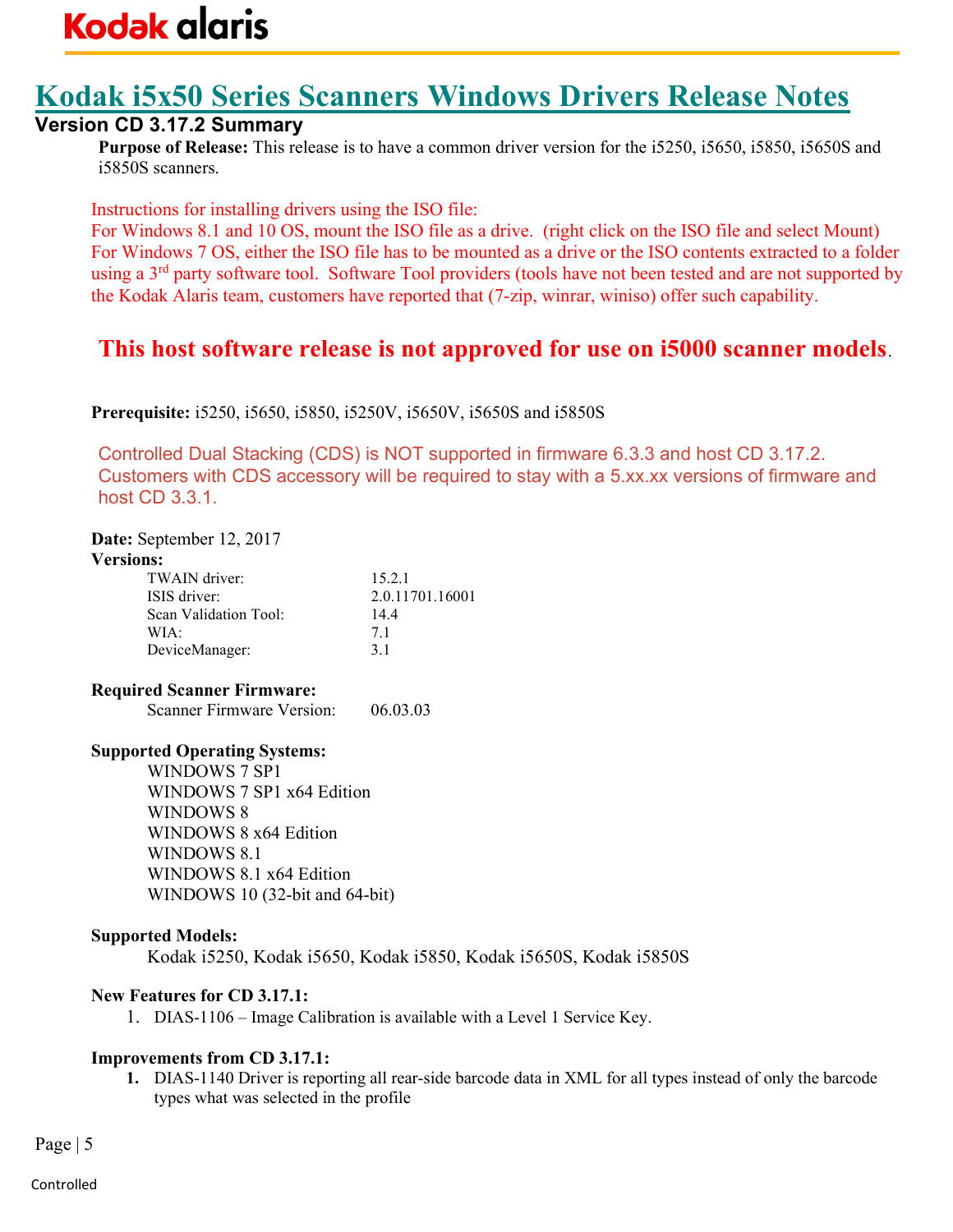### Kodak i5x50 Series Scanners Windows Drivers Release Notes Notes:

1. This driver package has not been tested with i5200, i5600, i5800 and MUST not be used with the Kodak i5200V or i5600V models.

2. For Service personnel only that are supporting all i5000 and i5x50 scanners, the following sequence of CD installation will allow the servicing of these scanners using SVT and the TWAIN drivers without having to uninstall and install multiple CDs.

i. Install Kofax VRS CD 2.2

ii. Install Driver CD 3.17.2

iii. After doing following these installation steps in this order, the service diagnostics using the TWAIN driver will function. Use of the ISIS driver is limited to i5x50(i5250, i5650, i5850, i5605S, i5850S) scanners only. If scanning with an i5000 (i5200, i5600, i5800) and the ISIS driver is required, uninstall just the ISIS driver and install ISIS Driver eki5200 2.0.11602.25001 which is on the internet support pages for those scanners.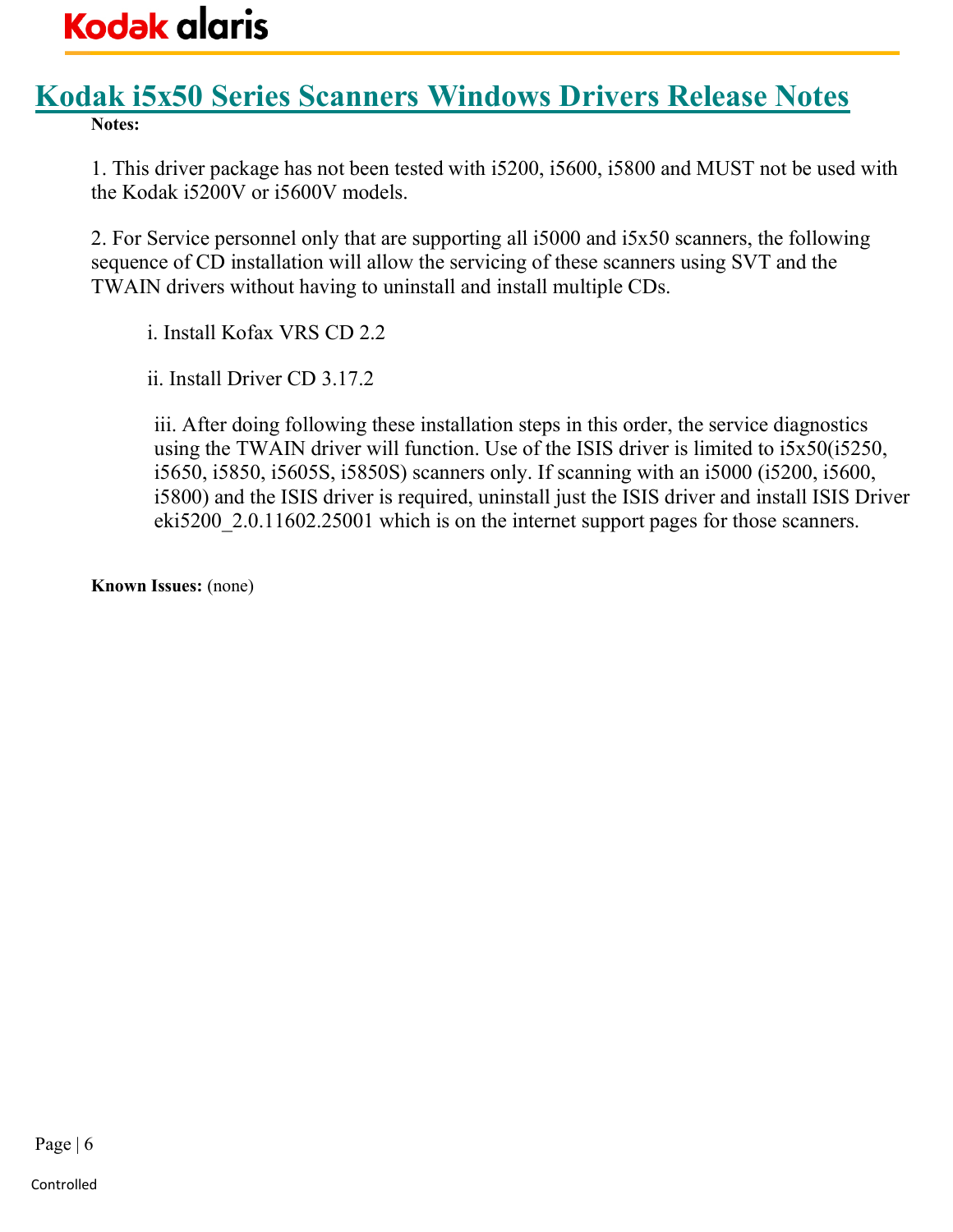## Kodak i5x50 Series Scanners Windows Drivers Release Notes

### Version CD 3.17.1 Summary

Purpose of Release: This release is to change how the TWAIN User Interface presents the sorting interface when used with Kodak Alaris Capture Pro V 5.4 or higher.

## This host software release is not approved for use on any other i5000 or i5x50 scanner models.

Date: April 7, 2017

#### Versions:

| TWAIN driver:         | 15.2.1         |
|-----------------------|----------------|
| ISIS driver:          | 2.0.11701.6001 |
| Scan Validation Tool: | 144            |
| WIA:                  | 71             |
| DeviceManager:        | 31             |

#### Required Scanner Firmware:

Scanner Firmware Version: 06.03.02

#### Supported Operating Systems:

WINDOWS 7 SP1 WINDOWS 7 SP1 x64 Edition WINDOWS 8 WINDOWS 8 x64 Edition WINDOWS 8.1 WINDOWS 8.1 x64 Edition WINDOWS 10 (32-bit and 64-bit)

#### Supported Models:

Kodak i5650S, Kodak i5850S

#### New Features for CD 3.17.1:

1. DIAS-1072 Add ability for Capture Pro to display the driver Bar Code Sort dialog only

#### Improvements from CD 3.17.0:

1. NONE

#### Notes:

This driver package has not been tested with i5200, i5600, i5800, i5250, i5650, i5850 and MUST not be used with the Kodak i5200V or i5600V models.

#### Known Issues: (none)

a. See firmware 06.03.02 Release Notes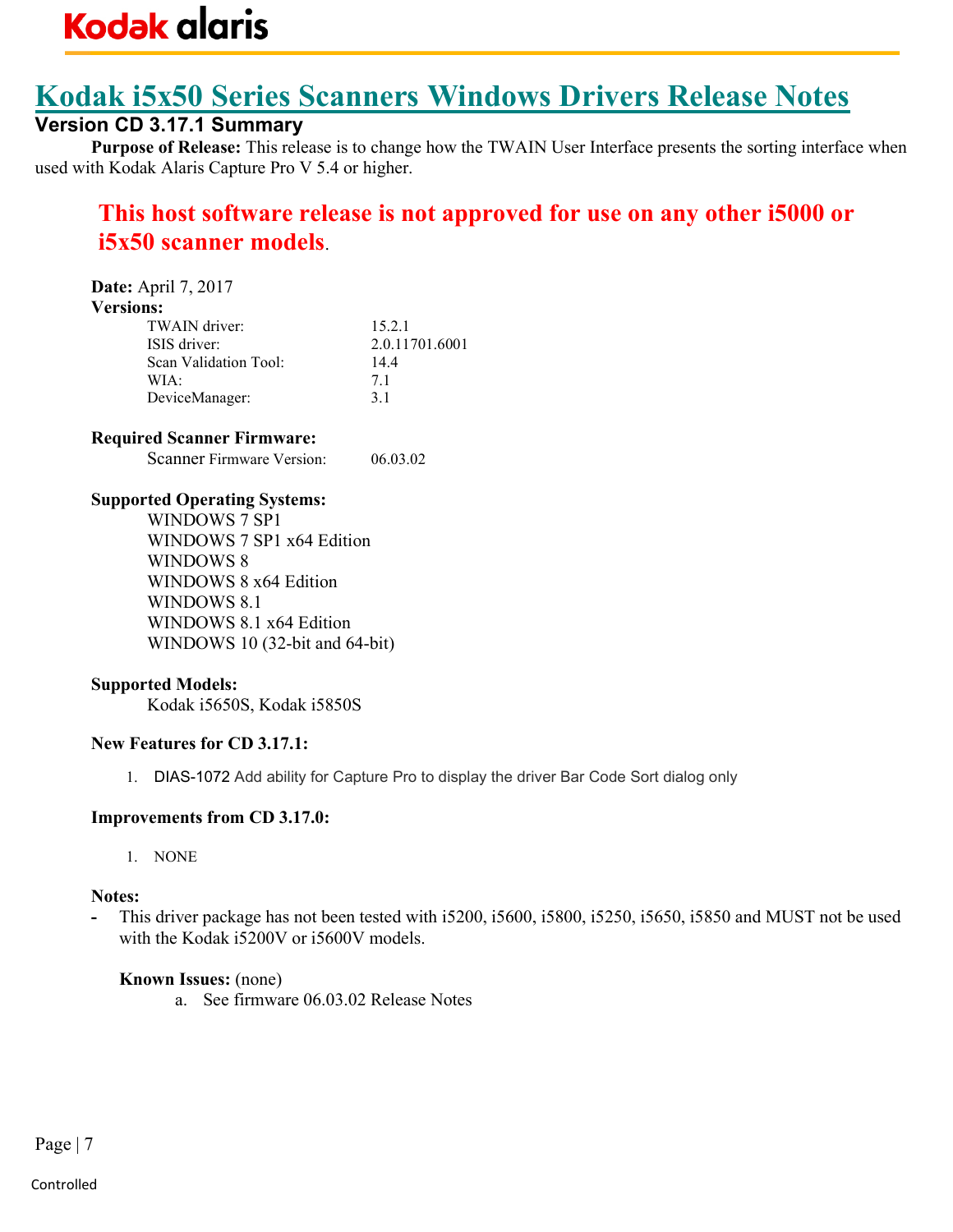## Kodak i5x50 Series Scanners Windows Drivers Release Notes

### Version CD 3.17 Summary

Purpose of Release: This release is to add barcode sorting functionality with the ISIS driver.

## This host software release is not approved for use on any other i5000 or i5x50 scanner models.

| Date: February 8, 2017 |                |
|------------------------|----------------|
| <b>Versions:</b>       |                |
| TWAIN driver:          | 15.2           |
| ISIS driver:           | 2.0.11701.6001 |
| Scan Validation Tool:  | 14.4           |
| WIA:                   | 7.1            |
| DeviceManager:         | 31             |

#### Required Scanner Firmware:

Scanner Firmware Version: 06.03.02

#### Supported Operating Systems:

WINDOWS 7 SP1 WINDOWS 7 SP1 x64 Edition WINDOWS 8 WINDOWS 8 x64 Edition WINDOWS 8.1 WINDOWS 8.1 x64 Edition WINDOWS 10 (32-bit and 64-bit)

#### Supported Models:

Kodak i5650S, Kodak i5850S

#### New Features for CD 3.17:

- 1. Full support for Bar Code sorting TWAIN
- 2. Full Support for Bar Code sorting ISIS
- 3.

#### Improvements from CD 3.15:

1. NONE

#### Notes:

This driver package has not been tested with i5200, i5600, i5800, i5250, i5650, i5850 and MUST not be used with the Kodak i5200V or i5600V models.

Known Issues: (none)

b. See firmware 06.03.02 Release Notes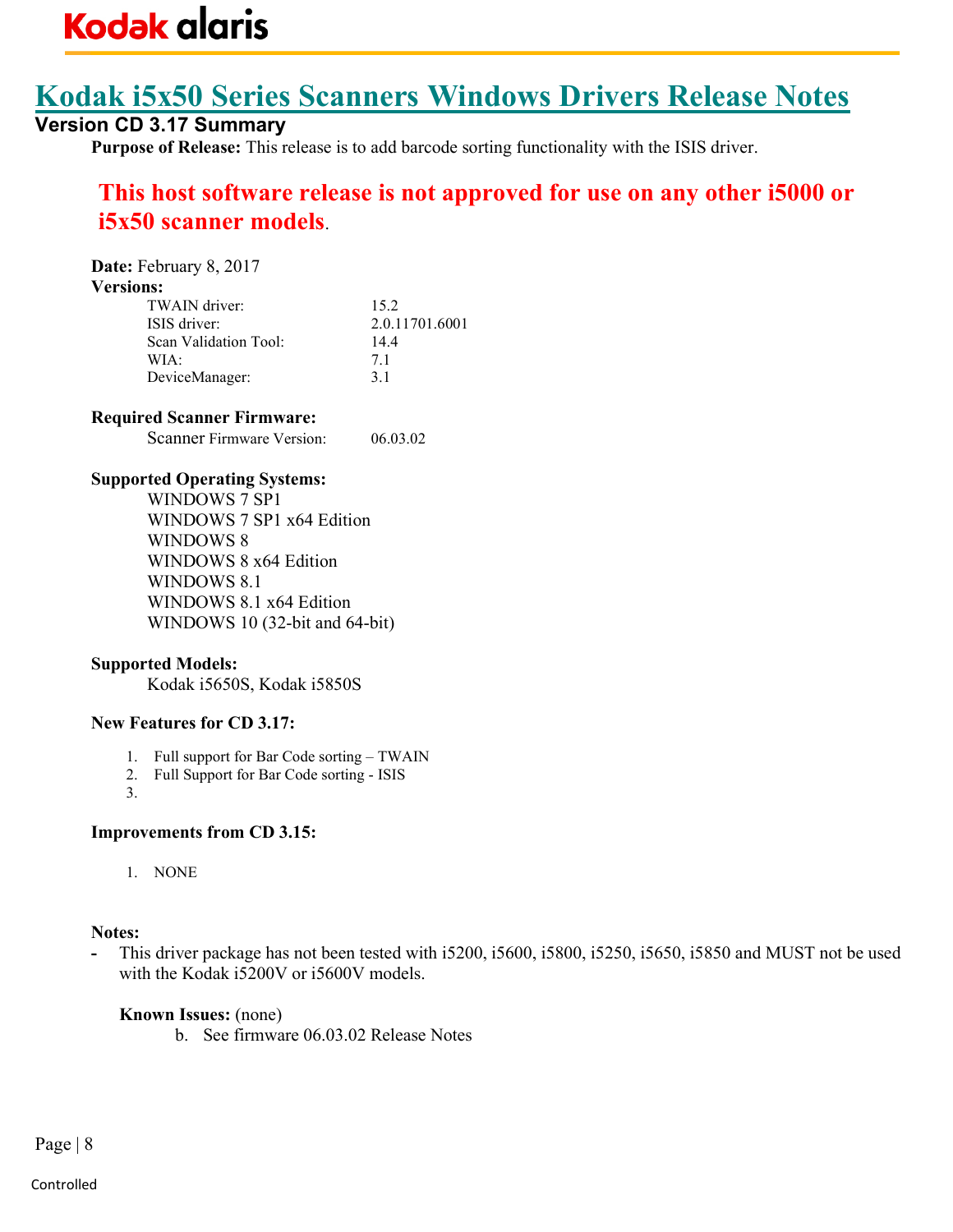# Kodak i5x50 Series Scanners Windows Drivers Release Notes

### Version CD 3.15 Summary

Purpose of Release: This release was the initial shipping release for the Kodak i5650S and to add features to the Kodak i5850S Scanner. This host software release is not approved for use on any other i5000 or i5x50 scanner models.

Date: November 30, 2016 Versions:

| 14.24          |
|----------------|
| 2.0.11611.6001 |
| 141            |
| 6.17           |
|                |

#### Required Scanner Firmware:

Scanner Firmware Version: 06.02.01

#### Supported Operating Systems:

WINDOWS 7 SP1 WINDOWS 7 SP1 x64 Edition WINDOWS 8 WINDOWS 8 x64 Edition WINDOWS 8.1 WINDOWS 8.1 x64 Edition WINDOWS 10 (32-bit and 64-bit)

#### Supported Models:

Kodak i5650S, Kodak i5850S

#### New Features for CD 3.15:

- 1. Sorting features (TWAIN and ISIS)
	- o Multifeed
	- o Length (up to 2 options)
	- o Patches (12 types up to 3 locations)
- 2. Bar Code sorting TWAIN ONLY with limitations. See Known Issues

#### Improvements from CD x.x:

#### 1. N/A Notes:

This driver package has not been tested with i5200, i5600, i5800, i5250, i5650, i5850 and MUST not be used with the Kodak i5200V or i5600V models.

- 1. Bar Code sorting that is working well:
	- a. Any 1D Bar Code profile
	- b. Multiple Rules (Up to 4 confirmed)
	- c. Multiple Rule Groups (Up to 4 confirmed)
	- d. Not Any Type selection works as expected
	- e. Normal Lengths barcodes work well except for inconsistencies stated below
	- f. Multiple Bar Codes on a page
	- g. Multiple orientations of the bar code
	- h. Sheets After Bar Code To Sort Rules
	- i. Individual Bar Code Type settings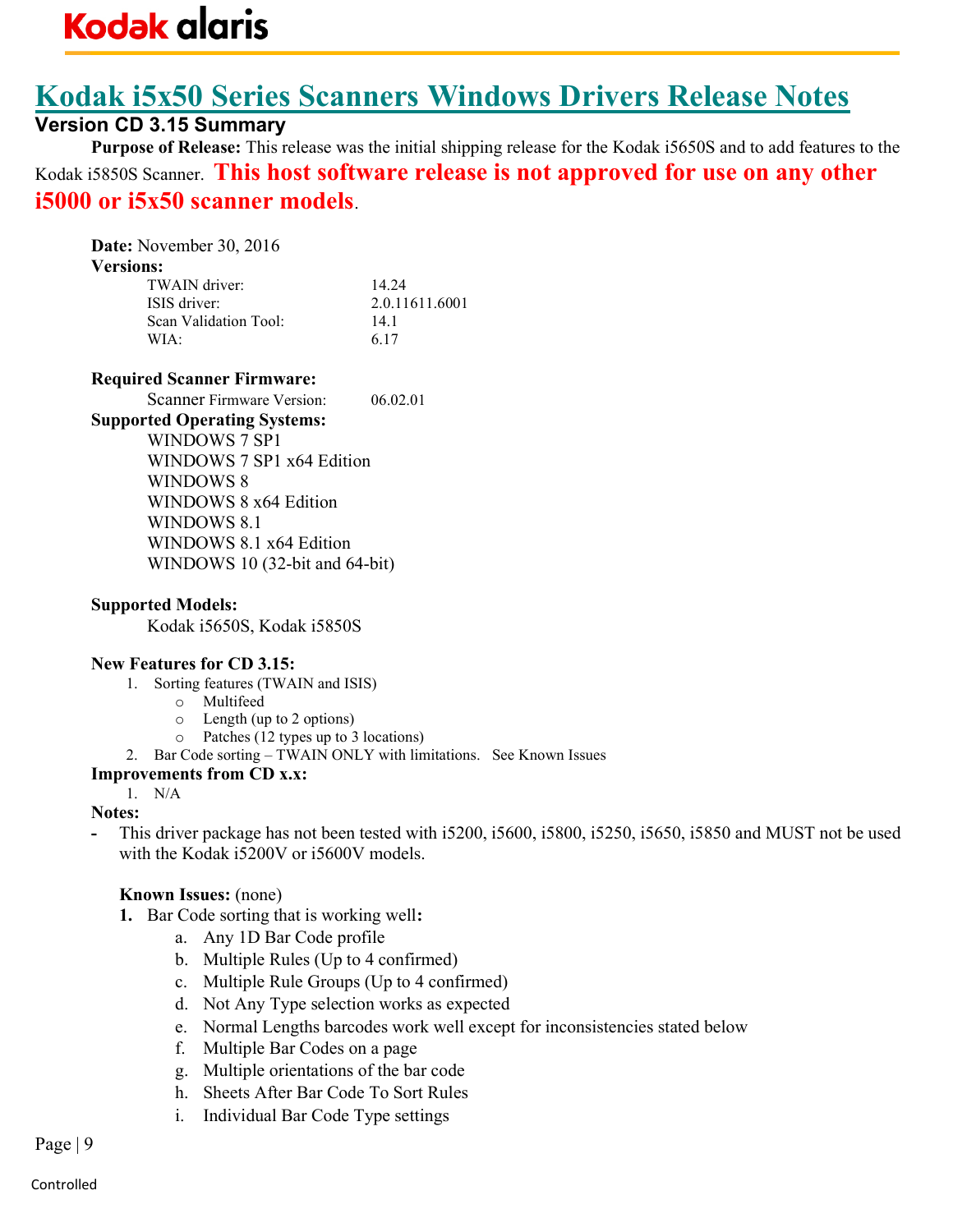## Kodak i5x50 Series Scanners Windows Drivers Release Notes

- j. All documents less than 8.8 inches.
- 2. Limitations
	- a. PDF-417 detecting and reading for sorting can be Inconsistent
	- b. 2 of 5 (4 digits in particular but some longer lengths as well) detecting and reading can be inconsistent
	- c. Bar Codes  $\leq \frac{1}{2}$  inch tall are less reliable, particularly  $\leq \frac{1}{4}$  inch
	- d. Bar Codes that do not meet ANSI Spec are unlikely to work.
	- e. Bar Codes that are too close together (< spec) are likely to see only one of the bar codes but not both and specific areas need to be selected for each bar code and note entire document.
	- f. Other than first copy (Grade A, maybe Grade B) bar codes, reading may be problematic.
	- g. Bar Code Combinations with other sorting options (patch, length, multifeed, etc.) have not been fully tested.
	- h. Bar Code Sorting based on a numeric value will never sort for Bar codes greater than 9 digits. For this reason, certain bar code types which require a fixed length that is greater than 10 digits (EAN13, UPC-A) will never be sorted for a numeric value compare.
	- i. Any documents greater than 8.8 inches and less than 11.8 inches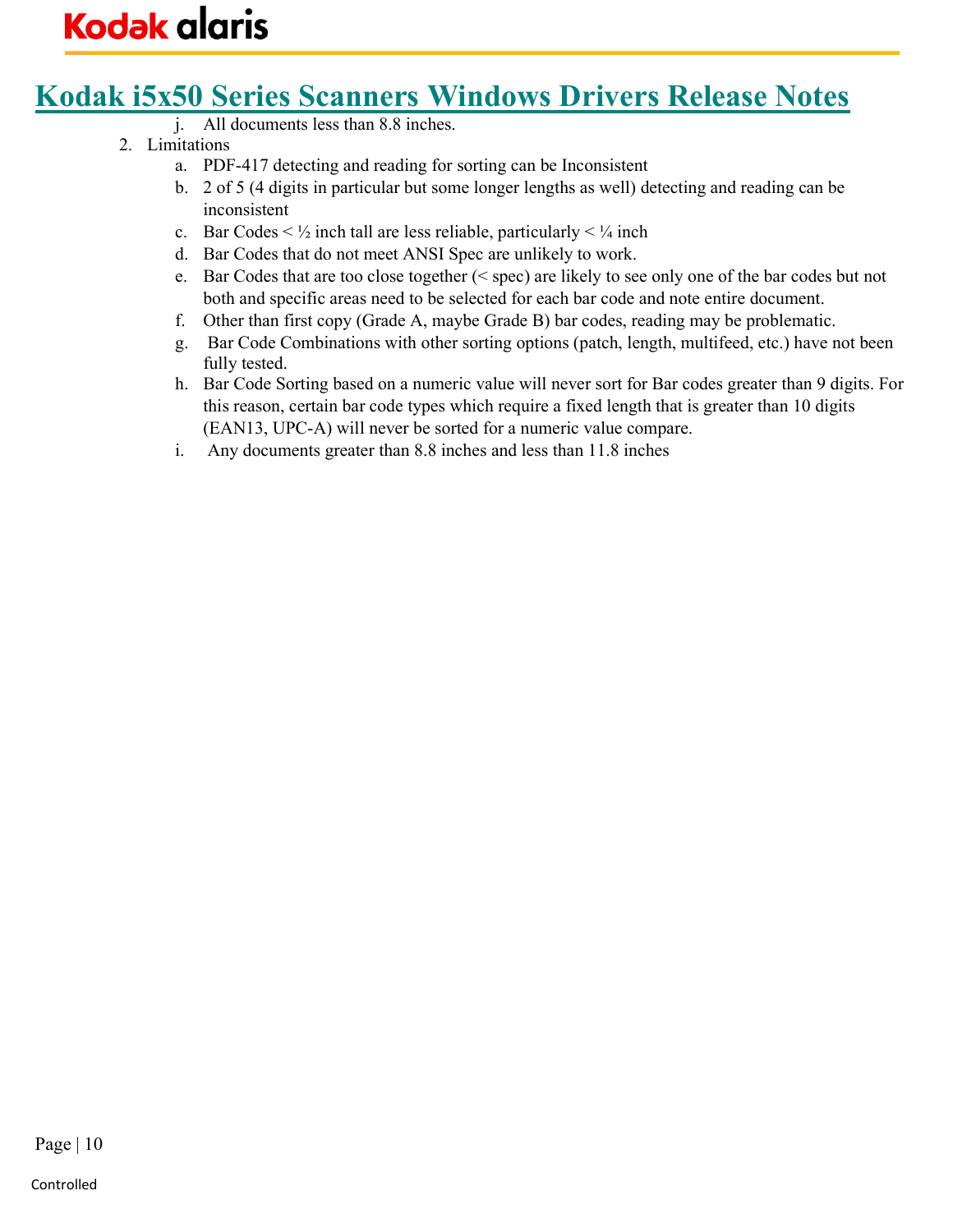# Kodak i5x50 Series Scanners Windows Drivers Release Notes

### DVD Version 3.3.1 Summary

Purpose of Release: This is a general release to the drivers for the Kodak i5250, i5650, i5850 and i5850S scanners which allows the service diagnostic keys for Scan Validation Tool to continue to function after October 12, 2016.

No other changes from DVD 3.3.1 are included.

Page | 11

Controlled